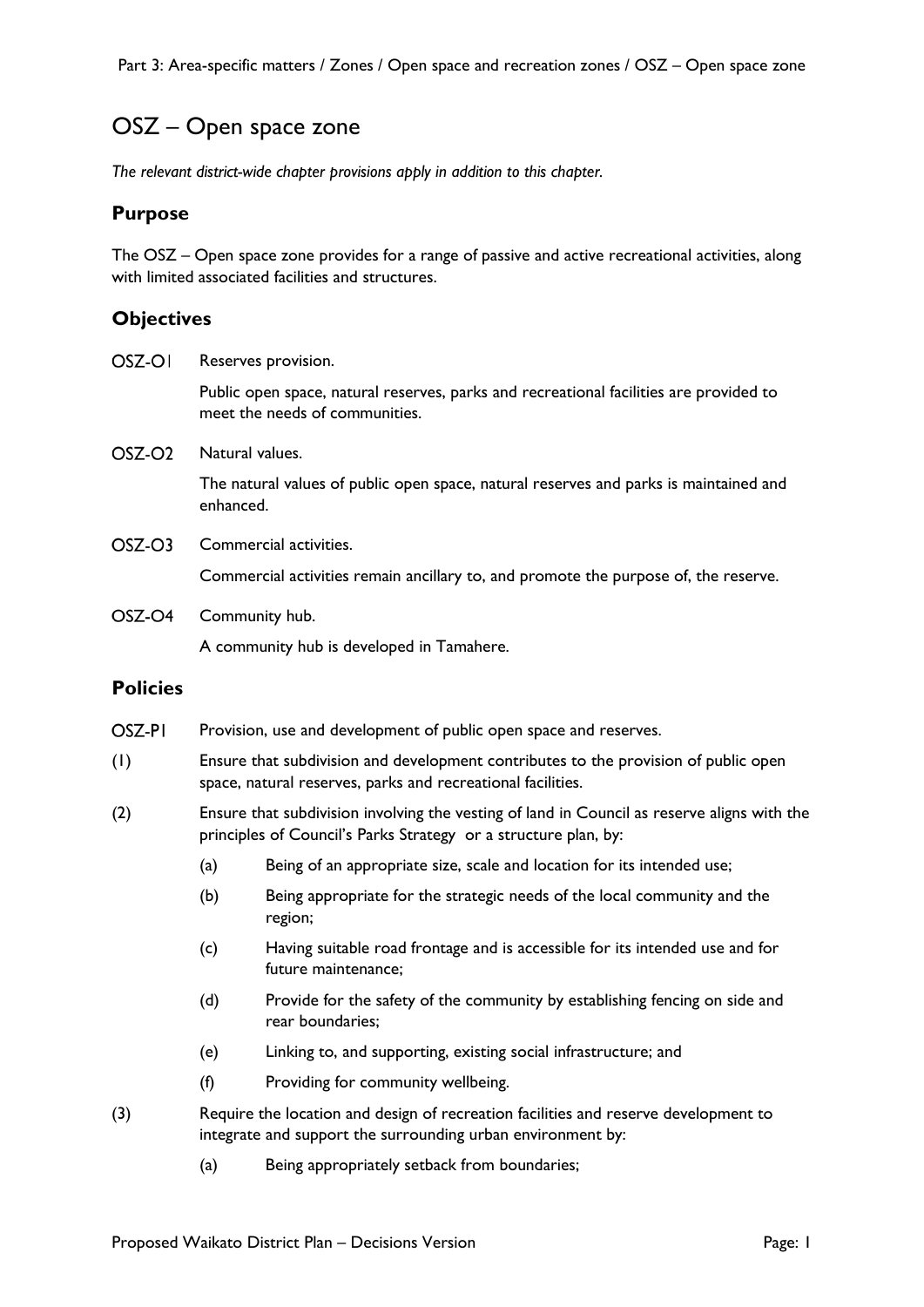- (b) Maintaining the character and amenity values of the surrounding environment; and
- (c) Incorporating safety and security for reserve users by encouraging methods/designs that respond to the principles of Crime Prevention Through Environmental Design (CPTED).
- (4) Recognise that the development and day-to-day use of reserves is managed through Council's reserve management plans, and provides for activities and uses in these areas to continue.
- (5) Recognise the community benefit of educational facilities on reserves, subject to the activity being appropriate to the location and purpose of the reserve, and considering the effects on amenity, natural character and public access, and the availability of services.
- OSZ-P<sub>2</sub> Esplanade reserves and walkways.
- (1) Acquire esplanade reserves or strips along coasts, rivers, lakes and wetlands during subdivision to enable the creation of trails and public access, particularly in identified high priority areas in APP7 – Esplanade priority areas.
- (2) During subdivision, provide for the acquisition and development of walkways/cycle ways/bridle ways identified on the planning maps, structure plans or in Council's Trails Strategy by:
	- (a) Having convenient and practical public access to and along the route;
	- (b) Incorporating safety and security for neighbours and users;
	- (c) Integrating with the wider transport network; and
	- (d) Protecting and restoring natural values.
- OSZ-P3 Natural values.

Enhance the natural environment during the use and development of reserves, by restoring and linking habitats for indigenous species, particularly in lake catchments, riparian margins, lowland ecosystems, wetland areas and coastal dunes and ecosystems where appropriate and practicable.

- OSZ-P4 Commercial activities.
- (1) Restrict the scale, type and extent of commercial activities on reserves other than sport and active recreation parks to:
	- (a) Those compatible with the reserve's primary use; and
	- (b) Those compatible with surrounding residential amenity values.
- OSZ-P5 Commercial activities on sport and active recreation reserves.
- (1) Enable commercial activities on sport and active recreation reserves where the activities are:
	- (a) Accessory to and compatible with the reserve's classification and primary use;
	- (b) Of an appropriate scale, type and extent;
	- (c) Support and enhance the use and enjoyment of the open space; and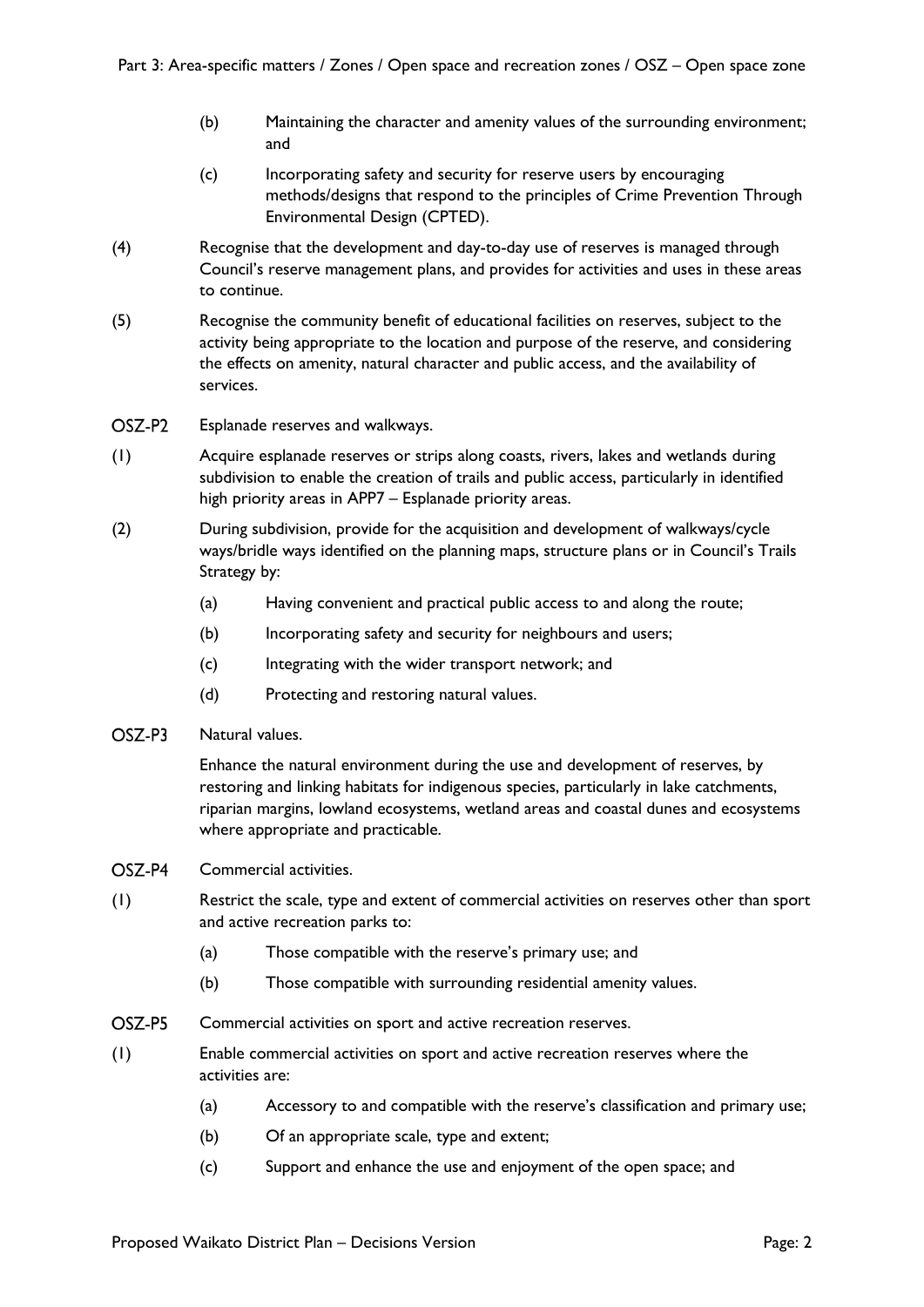- (d) Compatible with amenity values of the locality.
- OSZ-P6 Integrated development.

Ensure that development within the Tamahere Park and Tamahere Village Green is integrated and connected with the BTZ – Business Tamahere zone.

- OSZ-P7 Development within the Tamahere Village Green.
- (1) Ensure new development:
	- (a) Acknowledges local cultural and historic values;
	- (b) Achieves consistency of building scale, form, layout and design theme across the BTZ – Business Tamahere zone, Tamahere Park and Tamahere Village Green;
	- (c) Promotes a village character; and
	- (d) Provides amenity planting that minimises the adverse visual effects of hard structures.

#### **Rules**

*Land use – activities*

In addition to the activity-specific standards listed below, permitted activities must also comply with all relevant Land-use building standards in this chapter, as well as the standards in Part 2 / Districtwide matters / General district-wide matters.

| <b>OSZ-RI</b><br>Any activity provided in a Reserve Management Plan approved under the |                                                             |                                                                            |
|----------------------------------------------------------------------------------------|-------------------------------------------------------------|----------------------------------------------------------------------------|
| Reserves Act 1977                                                                      |                                                             |                                                                            |
| (1) Activity status: PER                                                               |                                                             | (2) Activity status where compliance not                                   |
| <b>Activity-specific standards:</b>                                                    |                                                             | achieved: n/a                                                              |
| Nil.                                                                                   |                                                             |                                                                            |
| OSZ-R <sub>2</sub>                                                                     | Informal recreation                                         |                                                                            |
| (1) Activity status: PER                                                               |                                                             | (2) Activity status where compliance not                                   |
| <b>Activity-specific standards:</b>                                                    |                                                             | achieved: n/a                                                              |
| Nil.                                                                                   |                                                             |                                                                            |
| OSZ-R3                                                                                 | A conservation activity                                     |                                                                            |
| (1) Activity status: PER                                                               |                                                             | (2) Activity status where compliance not                                   |
| <b>Activity-specific standards:</b>                                                    |                                                             | achieved: n/a                                                              |
| Nil.                                                                                   |                                                             |                                                                            |
| OSZ-R4                                                                                 |                                                             | Maintenance, routine operation and repair of existing off-road pedestrian, |
|                                                                                        | cycleways and bridleways and associated accessory buildings |                                                                            |
| (1) Activity status: PER                                                               |                                                             | (2) Activity status where compliance not                                   |
| <b>Activity-specific standards:</b>                                                    |                                                             | achieved: RDIS                                                             |
|                                                                                        | (a) Any indigenous vegetation alteration or                 | <b>Council's discretion is restricted to the</b>                           |
|                                                                                        | removal must be undertaken within Im                        | following matters:                                                         |
|                                                                                        | either side of existing tracks;                             | (a) Design and construction;                                               |
|                                                                                        | (b) Any indigenous vegetation alteration or                 | (b) Visual, ecosystem and amenity effects;                                 |
|                                                                                        | removal must not include any trees over                     | and                                                                        |
|                                                                                        | 6m in height, or 600mm in girth; and                        |                                                                            |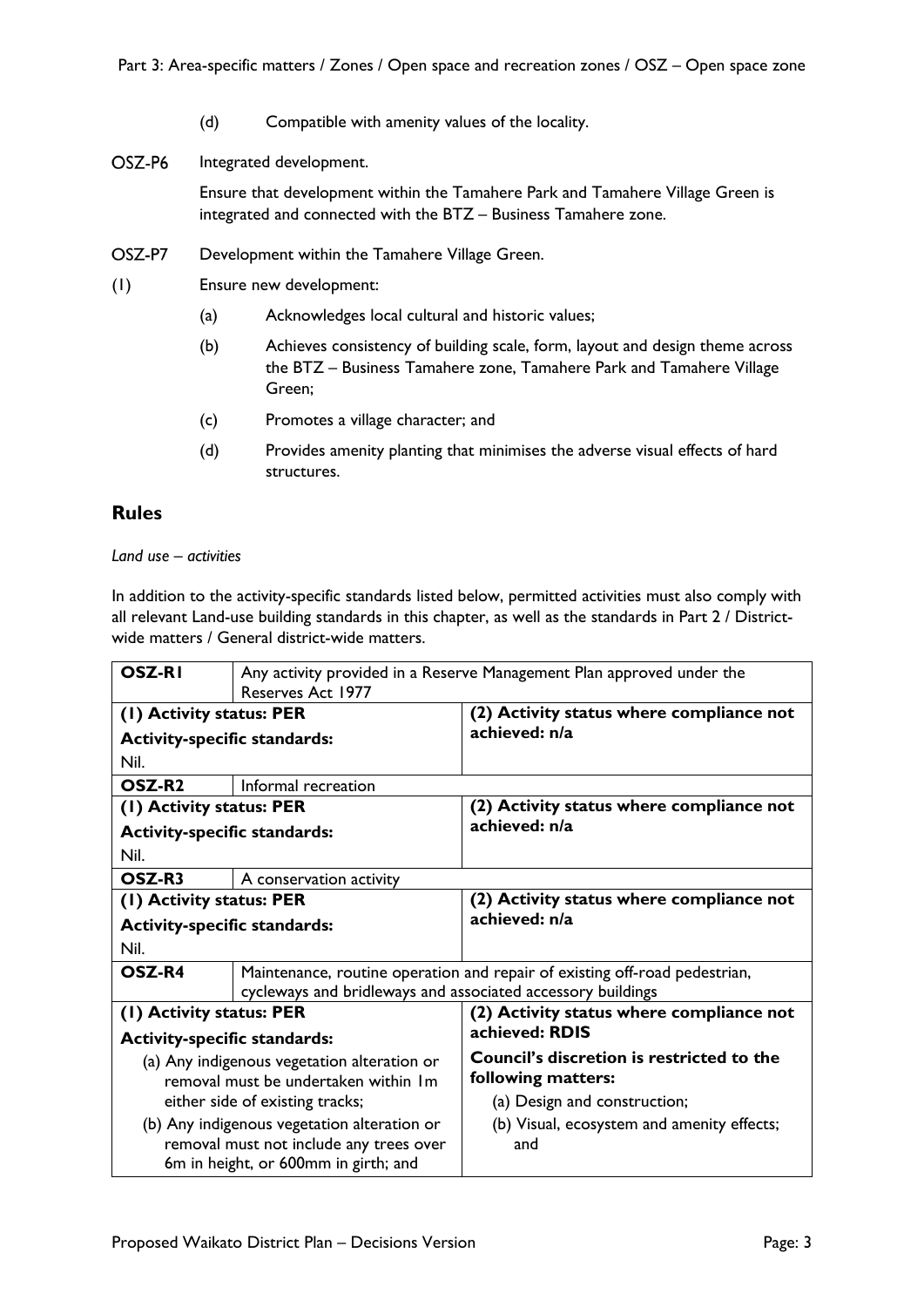|                                     | (c) Any indigenous vegetation alteration or                                         | (c) The extent to which the indigenous                                             |
|-------------------------------------|-------------------------------------------------------------------------------------|------------------------------------------------------------------------------------|
|                                     | removal must not exceed 50m <sup>2</sup> per site                                   | vegetation alteration or removal is                                                |
| per calendar year.                  |                                                                                     | necessary to provide for the functional                                            |
|                                     |                                                                                     | and operational needs of off-road                                                  |
|                                     |                                                                                     | pedestrian, cycleways and bridleways.                                              |
| OSZ-R5<br>reserve.                  |                                                                                     | Retail activity accessory to a permitted activity on a sport and active recreation |
| (1) Activity status: PER            |                                                                                     | (2) Activity status where compliance not                                           |
| <b>Activity-specific standards:</b> |                                                                                     | achieved: n/a                                                                      |
| Nil.                                |                                                                                     |                                                                                    |
| OSZ-R6                              |                                                                                     | Buildings, structures and sensitive land use within the National Grid Yard on      |
|                                     | sites existing as of 18 July 2018                                                   |                                                                                    |
| (I) Activity status: PER            |                                                                                     | (2) Activity status where compliance not                                           |
| <b>Activity-specific standards:</b> |                                                                                     | achieved: NC                                                                       |
|                                     | (a) Within National Grid Yard:                                                      |                                                                                    |
|                                     |                                                                                     |                                                                                    |
|                                     | (i) Building alterations and additions to an<br>existing building or structure that |                                                                                    |
|                                     | does not involve an increase in the                                                 |                                                                                    |
|                                     | building height or footprint; or                                                    |                                                                                    |
|                                     | (ii) Infrastructure (other than for the                                             |                                                                                    |
|                                     | reticulation and storage of water for                                               |                                                                                    |
|                                     | irrigation purposes) undertaken by a                                                |                                                                                    |
|                                     | network utility operator as defined in                                              |                                                                                    |
|                                     | the Resource Management Act 1991;                                                   |                                                                                    |
| or                                  |                                                                                     |                                                                                    |
|                                     | (iii) Non-habitable buildings or structures                                         |                                                                                    |
|                                     | for farming activities in rural zones                                               |                                                                                    |
|                                     | including accessory structures and                                                  |                                                                                    |
|                                     | yards for milking/dairy sheds (but not                                              |                                                                                    |
|                                     | including any intensive farming<br>buildings, commercial greenhouses                |                                                                                    |
|                                     | and milking/dairy sheds); or                                                        |                                                                                    |
|                                     | (iv) Non-habitable horticultural buildings;                                         |                                                                                    |
| or                                  |                                                                                     |                                                                                    |
|                                     | (v) Artificial crop protection and support                                          |                                                                                    |
|                                     | structures (excluding commercial                                                    |                                                                                    |
|                                     | greenhouses and Pseudomonas                                                         |                                                                                    |
|                                     | syringae pv. Actinidiae (Psa) disease                                               |                                                                                    |
|                                     | control structures);                                                                |                                                                                    |
|                                     | (vi) Fences less than 2.5m in height,                                               |                                                                                    |
|                                     | measured from the natural ground                                                    |                                                                                    |
|                                     | level immediately below the structure;                                              |                                                                                    |
| and                                 |                                                                                     |                                                                                    |
|                                     | (vii) Minor structures associated with                                              |                                                                                    |
|                                     | farming activity that are not situated                                              |                                                                                    |
|                                     | within 12m of the outer visible                                                     |                                                                                    |
|                                     | foundation of any National Grid<br>tower or 10m of the outer visible                |                                                                                    |
|                                     | foundation of a National Grid tower,                                                |                                                                                    |
|                                     | including: fences, gates, stock                                                     |                                                                                    |
|                                     | exclusion structures, cattle-stops,                                                 |                                                                                    |
|                                     | stock underpasses, stock bridges and                                                |                                                                                    |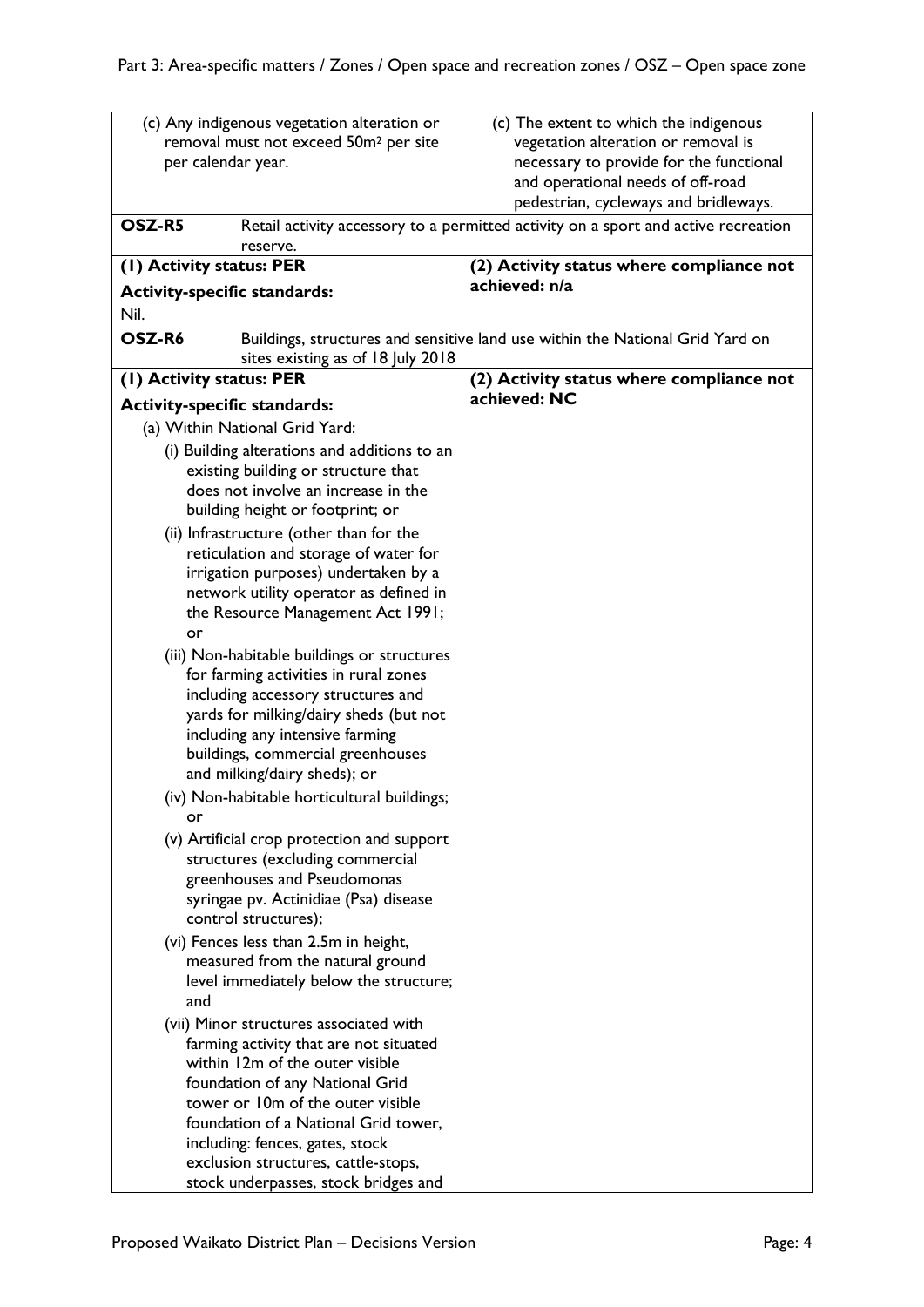| culvert crossings, and drinking water<br>supply pipelines, troughs, and water<br>storage tanks.                                                                                                                                                                                                       |  |
|-------------------------------------------------------------------------------------------------------------------------------------------------------------------------------------------------------------------------------------------------------------------------------------------------------|--|
| (b) All buildings or structures permitted by<br>Rule OSZ-R6(1)(a) must:                                                                                                                                                                                                                               |  |
| (i) Comply with the New Zealand<br>Electrical Code of Practice for<br>Electrical Safe Distances 34:2001 ISSN<br>0114-0663 under all National Grid<br>transmission line operating conditions;<br>and                                                                                                   |  |
| (1) Locate a minimum 12m from the<br>outer visible foundation of any<br>National Grid support structure<br>foundation and associated stay<br>wire, unless it is:                                                                                                                                      |  |
| (2) A building or structure where<br>Transpower has given written<br>approval in accordance with clause<br>2.4.1 of the NZECP; or                                                                                                                                                                     |  |
| (3) Fences less than 2.5m in height,<br>measured from the natural ground<br>level immediately below the<br>structure, and located a minimum<br>of 5m from the nearest National<br>Grid support structure foundation;<br>or                                                                            |  |
| (ii) Network utilities (other than for the<br>reticulation and storage of water for<br>irrigation purposes) or any part of<br>electricity infrastructure undertaken<br>by a network utility operator as<br>defined in the Resource Management<br>Act 1991, that connects to the<br>National Grid; and |  |
| (iii) Not permanently physically impede<br>existing vehicular access to a National<br>Grid support structure;                                                                                                                                                                                         |  |
| (c) Artificial crop protection structures and<br>support structures between 8m and 12m<br>from a pole support structure but not a<br>tower and any associated guy wire that:                                                                                                                          |  |
| (i) Meet the requirements of the NZECP<br>34:2001 ISSN 0114-0663 for<br>separation distances from the<br>conductor;                                                                                                                                                                                   |  |
| (ii) Are no higher than 2.5m;                                                                                                                                                                                                                                                                         |  |
| (iii) Are removable or temporary, to<br>allow a clear working space of at least<br>12 metres from the pole when<br>necessary for maintenance and                                                                                                                                                      |  |

emergency repair purposes;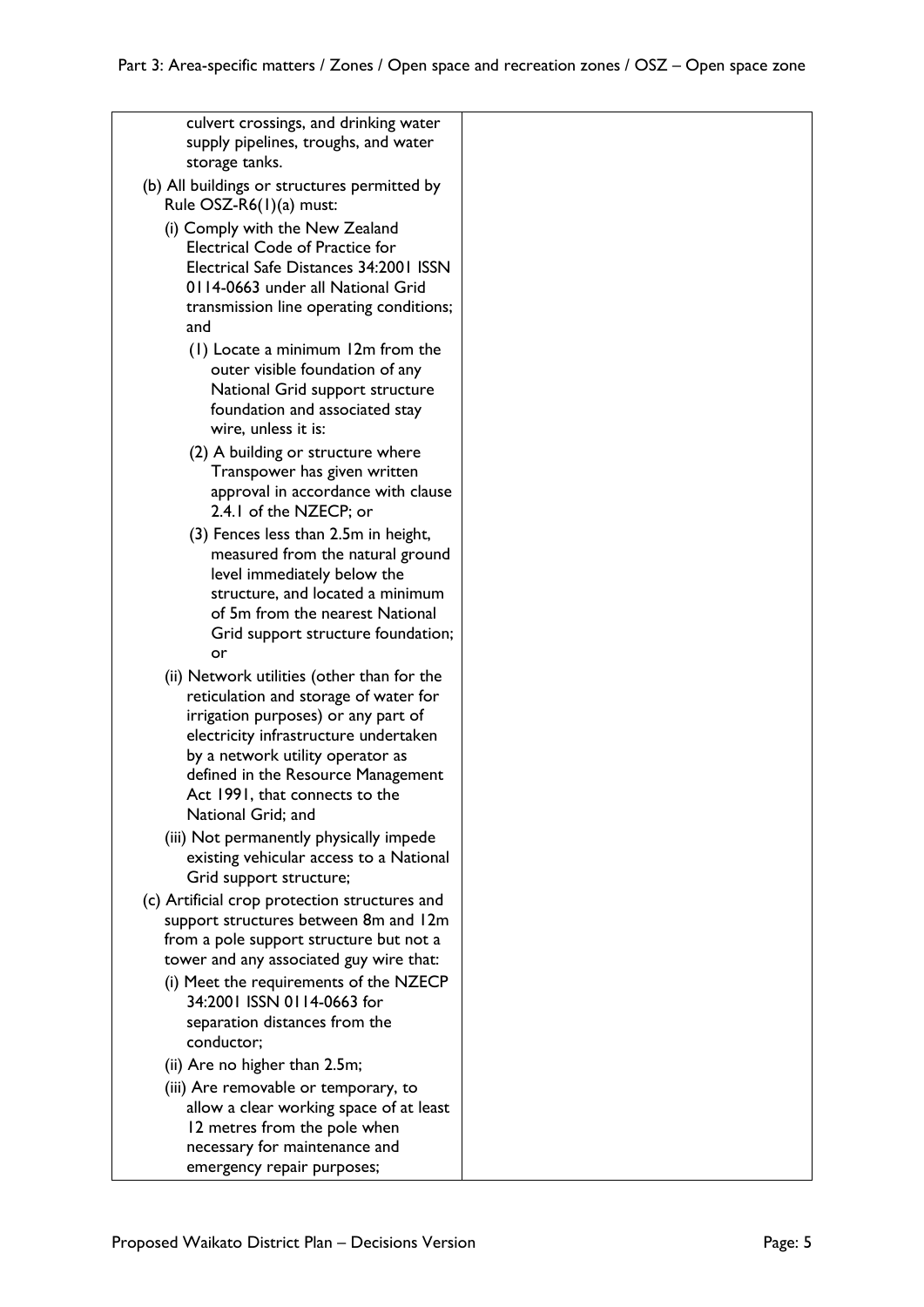|                                                                                                                                                                                                                                                                                                                                                                                                                                                                                                                                                                            | (iv) Allow all-weather access to the pole                                                                                                                                |                                                                                                                                                                                                                                                                                                                                                                     |
|----------------------------------------------------------------------------------------------------------------------------------------------------------------------------------------------------------------------------------------------------------------------------------------------------------------------------------------------------------------------------------------------------------------------------------------------------------------------------------------------------------------------------------------------------------------------------|--------------------------------------------------------------------------------------------------------------------------------------------------------------------------|---------------------------------------------------------------------------------------------------------------------------------------------------------------------------------------------------------------------------------------------------------------------------------------------------------------------------------------------------------------------|
|                                                                                                                                                                                                                                                                                                                                                                                                                                                                                                                                                                            | and a sufficient area for maintenance                                                                                                                                    |                                                                                                                                                                                                                                                                                                                                                                     |
|                                                                                                                                                                                                                                                                                                                                                                                                                                                                                                                                                                            | equipment, including a crane.                                                                                                                                            |                                                                                                                                                                                                                                                                                                                                                                     |
| OSZ-R7                                                                                                                                                                                                                                                                                                                                                                                                                                                                                                                                                                     | Construction or alteration of a building for a sensitive land use                                                                                                        |                                                                                                                                                                                                                                                                                                                                                                     |
| (1) Activity status: PER                                                                                                                                                                                                                                                                                                                                                                                                                                                                                                                                                   |                                                                                                                                                                          | (2) Activity status where compliance not<br>achieved: RDIS                                                                                                                                                                                                                                                                                                          |
| <b>Activity-specific standards:</b><br>(a) The construction or alteration of a<br>building for a sensitive land use that<br>complies with all of the following<br>standards:<br>(i) It is set back a minimum of 10m from<br>the centre of line of any electrical<br>distribution or transmission lines, not<br>associated with the National Grid,<br>that operate at a voltage of up to<br>II0kV; or<br>(ii) It is set back a minimum of 12m from<br>the centre of line of any electrical<br>distribution or transmission lines, not<br>associated with the National Grid, |                                                                                                                                                                          | <b>Council's discretion is restricted to the</b><br>following matters:<br>(a) Effects on the amenity values of the site;<br>(b) The risk of electrical hazards affecting<br>the safety of people;<br>(c) The risk of damage to property; and<br>(d) Effects on the operation, maintenance<br>and upgrading of the electrical<br>distribution or transmission lines. |
| more.                                                                                                                                                                                                                                                                                                                                                                                                                                                                                                                                                                      | that operate at a voltage of I IOkV or                                                                                                                                   |                                                                                                                                                                                                                                                                                                                                                                     |
| OSZ-R8                                                                                                                                                                                                                                                                                                                                                                                                                                                                                                                                                                     | Restaurant and café                                                                                                                                                      |                                                                                                                                                                                                                                                                                                                                                                     |
| (I) Activity status: RDIS                                                                                                                                                                                                                                                                                                                                                                                                                                                                                                                                                  |                                                                                                                                                                          | (2) Activity status where compliance not                                                                                                                                                                                                                                                                                                                            |
| <b>Activity-specific standards:</b>                                                                                                                                                                                                                                                                                                                                                                                                                                                                                                                                        |                                                                                                                                                                          | achieved: n/a                                                                                                                                                                                                                                                                                                                                                       |
| Nil.                                                                                                                                                                                                                                                                                                                                                                                                                                                                                                                                                                       |                                                                                                                                                                          |                                                                                                                                                                                                                                                                                                                                                                     |
| following matters:                                                                                                                                                                                                                                                                                                                                                                                                                                                                                                                                                         | Council's discretion is restricted to the<br>(a) Effects of the intensity, scale and duration<br>of the activity on recreation use and<br>amenity values of the reserve; |                                                                                                                                                                                                                                                                                                                                                                     |
|                                                                                                                                                                                                                                                                                                                                                                                                                                                                                                                                                                            | (b) The effects on public access to, and use                                                                                                                             |                                                                                                                                                                                                                                                                                                                                                                     |
| of, the open space;<br>landscaping;                                                                                                                                                                                                                                                                                                                                                                                                                                                                                                                                        | (c) Design, external appearance and                                                                                                                                      |                                                                                                                                                                                                                                                                                                                                                                     |
| the locality; and                                                                                                                                                                                                                                                                                                                                                                                                                                                                                                                                                          | (d) Effects on natural values;<br>(e) Containment of effects within the<br>reserve and adverse effects amenity of<br>(f) The extent the activity is consistent with      |                                                                                                                                                                                                                                                                                                                                                                     |
|                                                                                                                                                                                                                                                                                                                                                                                                                                                                                                                                                                            | any relevant Reserve Management Plan<br>and reserve classification.                                                                                                      |                                                                                                                                                                                                                                                                                                                                                                     |
| OSZ-R9                                                                                                                                                                                                                                                                                                                                                                                                                                                                                                                                                                     | Markets                                                                                                                                                                  |                                                                                                                                                                                                                                                                                                                                                                     |
| (1) Activity status: RDIS                                                                                                                                                                                                                                                                                                                                                                                                                                                                                                                                                  |                                                                                                                                                                          | (2) Activity status where compliance not                                                                                                                                                                                                                                                                                                                            |
| <b>Activity-specific standards:</b><br>Nil.                                                                                                                                                                                                                                                                                                                                                                                                                                                                                                                                | Council's discretion is restricted to the                                                                                                                                | achieved: n/a                                                                                                                                                                                                                                                                                                                                                       |
| following matters:                                                                                                                                                                                                                                                                                                                                                                                                                                                                                                                                                         |                                                                                                                                                                          |                                                                                                                                                                                                                                                                                                                                                                     |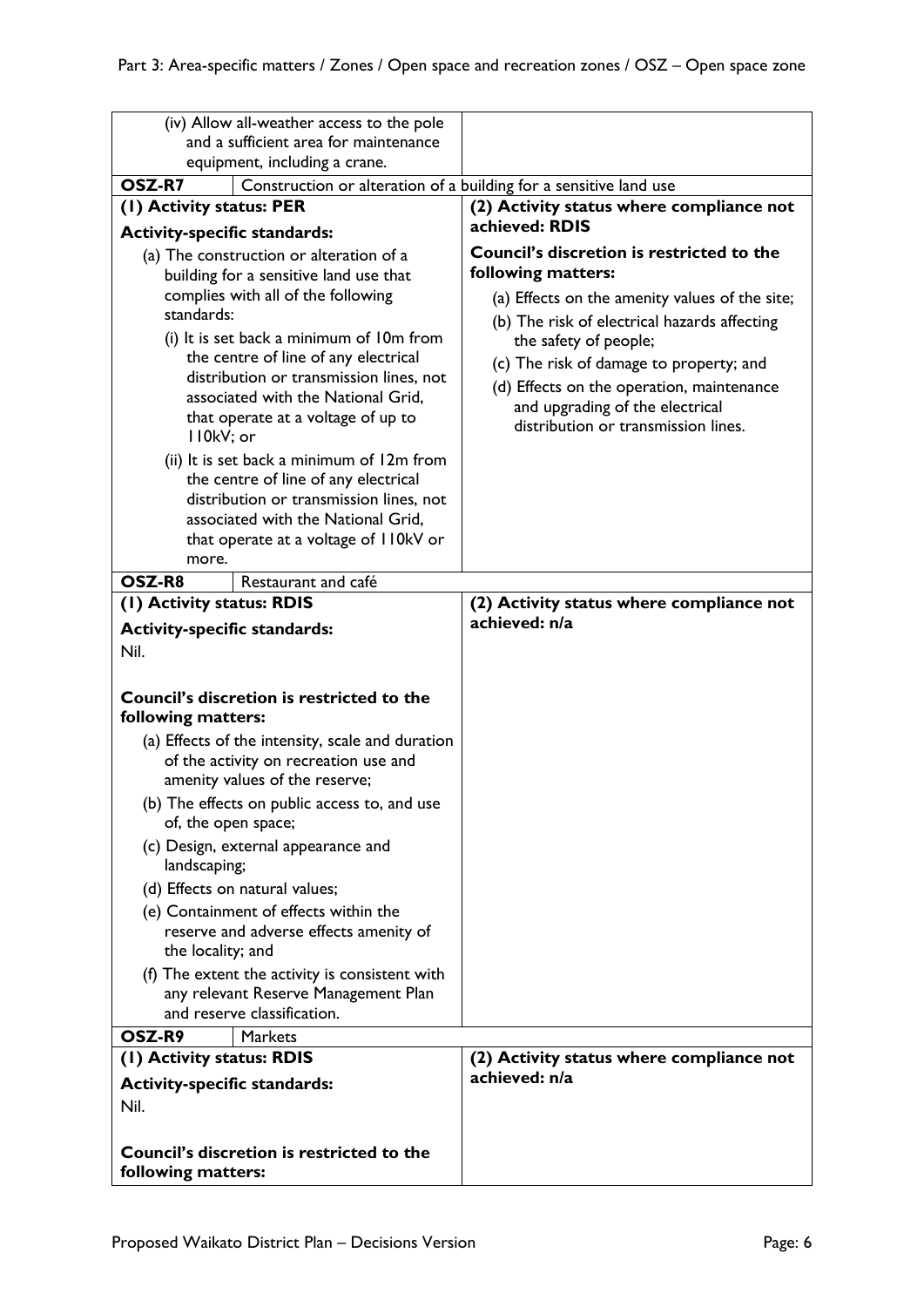|                                              | (a) Effects of the intensity, scale and duration<br>of the activity on recreation use and |                                                                                     |
|----------------------------------------------|-------------------------------------------------------------------------------------------|-------------------------------------------------------------------------------------|
|                                              | amenity values of the reserve;                                                            |                                                                                     |
| (b) The effects on public access to, and use |                                                                                           |                                                                                     |
| of, the open space;                          |                                                                                           |                                                                                     |
|                                              | (c) Design, external appearance and                                                       |                                                                                     |
| landscaping;                                 |                                                                                           |                                                                                     |
|                                              | (d) Effects on natural values;                                                            |                                                                                     |
|                                              | (e) Containment of effects within the                                                     |                                                                                     |
|                                              | reserve and adverse effects amenity of                                                    |                                                                                     |
| the locality; and                            |                                                                                           |                                                                                     |
|                                              | (f) The extent the activity is consistent with                                            |                                                                                     |
|                                              | any relevant Reserve Management Plan<br>and reserve classification.                       |                                                                                     |
|                                              |                                                                                           |                                                                                     |
| OSZ-RI0                                      | <b>Educational facilities</b>                                                             |                                                                                     |
| <b>Activity status: DIS</b>                  |                                                                                           |                                                                                     |
| <b>OSZ-RII</b>                               | Discretionary or Non-Complying                                                            | Any activity that is not listed as Permitted, Restricted Discretionary,             |
| <b>Activity status: DIS</b>                  |                                                                                           |                                                                                     |
| OSZ-RI <sub>2</sub>                          | Waste management facility                                                                 |                                                                                     |
| <b>Activity status: NC</b>                   |                                                                                           |                                                                                     |
| OSZ-RI3                                      |                                                                                           | Any new building for a sensitive land use, or addition to an existing building that |
|                                              |                                                                                           | involves an increase in the building envelope or height for a sensitive land use,   |
|                                              | within the National Grid Yard                                                             |                                                                                     |
| (1) Activity status: NC                      |                                                                                           |                                                                                     |
| OSZ-RI4                                      | <b>National Grid Yard</b>                                                                 | Any change of use of an existing building to a sensitive land use within the        |
| (I) Activity status: NC                      |                                                                                           |                                                                                     |
| OSZ-RI5                                      |                                                                                           | The establishment of any new sensitive land use within the National Grid Yard       |
| (I) Activity status: NC                      |                                                                                           |                                                                                     |
| OSZ-RI6                                      |                                                                                           | Dairy/milking sheds (excluding accessory structures and buildings), commercial      |
|                                              |                                                                                           | greenhouses, Pseudomonas syringae pv. Actinidiae (Psa) disease control              |
|                                              |                                                                                           | structures, or buildings for intensive farming within the National Grid Yard        |
| (I) Activity status: NC                      |                                                                                           |                                                                                     |
| OSZ-RI7                                      | Hazardous waste, storage, processing and disposal                                         |                                                                                     |
| (1) Activity status: NC                      |                                                                                           |                                                                                     |
| OSZ-RI8                                      |                                                                                           | Any building, structure, objects or vegetation that obscures the sight lines of the |
|                                              |                                                                                           | Raglan navigation beacons for vessels entering Whaingaroa (Raglan Harbour)          |
|                                              | (APP8 - Raglan navigation beacon)                                                         |                                                                                     |
| (I) Activity status: PR                      |                                                                                           |                                                                                     |

# *Land use – building*

| OSZ-SI                   | Height - building general           |                                          |
|--------------------------|-------------------------------------|------------------------------------------|
| (1) Activity status: PER |                                     | (2) Activity status where compliance not |
| <b>Where:</b>            |                                     | achieved: DIS                            |
|                          | (a) Any building must not exceed a  |                                          |
|                          | maximum height of 10m measured from |                                          |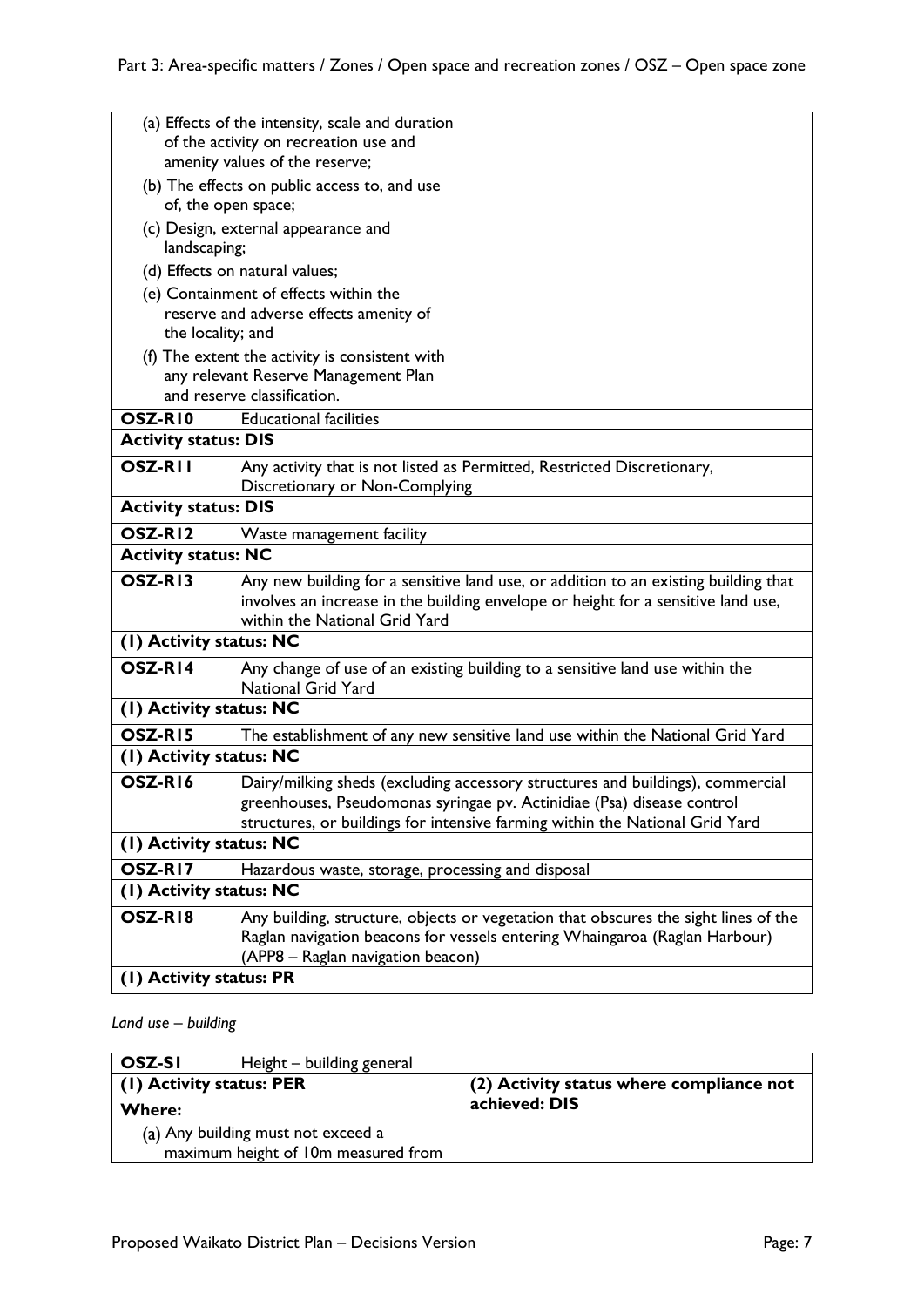| the natural ground level immediately                                                       |                                                  |
|--------------------------------------------------------------------------------------------|--------------------------------------------------|
| below that part of the structure; or                                                       |                                                  |
| (b) Any building must not exceed a                                                         |                                                  |
| maximum height of 5m measured from<br>the natural ground level immediately                 |                                                  |
| below that part of the structure in any of                                                 |                                                  |
| the following landscape and natural                                                        |                                                  |
| character areas:                                                                           |                                                  |
| (i) Outstanding Natural Feature;                                                           |                                                  |
| (ii) Outstanding Natural Landscape;                                                        |                                                  |
| (iii) Outstanding Natural Character Area                                                   |                                                  |
| of the coastal environment;                                                                |                                                  |
| (iv) High Natural Character Area of the                                                    |                                                  |
| coastal environment.                                                                       |                                                  |
| OSZ-S2<br>Height - building general                                                        |                                                  |
| (1) Activity status: PER                                                                   | (2) Activity status where compliance not         |
| <b>Where:</b>                                                                              | achieved: DIS                                    |
| (a) Any floodlight must not exceed a                                                       |                                                  |
| maximum height of 12m measured from                                                        |                                                  |
| the natural ground level immediately                                                       |                                                  |
| below that part of the structure; or                                                       |                                                  |
| (b) Any floodlight must not exceed a                                                       |                                                  |
| maximum height of 5m measured from                                                         |                                                  |
| the natural ground level immediately                                                       |                                                  |
| below that part of the structure in any of                                                 |                                                  |
| the following landscape and natural<br>character areas:                                    |                                                  |
| (i) Outstanding Natural Feature;                                                           |                                                  |
| (ii) Outstanding Natural Landscape;                                                        |                                                  |
| (iii) Outstanding Natural Character Area                                                   |                                                  |
| of the coastal environment;                                                                |                                                  |
| (iv) High Natural Character Area of the                                                    |                                                  |
| coastal environment.                                                                       |                                                  |
| OSZ-S3<br>Height – buildings, structures and vegetation in a battlefield view shaft        |                                                  |
| (I) Activity status: PER                                                                   | (2) Activity status where compliance not         |
| <b>Where:</b>                                                                              | achieved: DIS                                    |
| (a) The maximum height of a building,                                                      |                                                  |
| structure or vegetation within a                                                           |                                                  |
| battlefield view shaft as shown on the                                                     |                                                  |
| planning maps must not exceed 5m                                                           |                                                  |
| measured from the natural ground level                                                     |                                                  |
| immediately below that part of the<br>structure.                                           |                                                  |
| OSZ-S4                                                                                     |                                                  |
| Height in relation to boundary<br>(I) Activity status: PER                                 | (2) Activity status where compliance not         |
|                                                                                            | achieved: RDIS                                   |
| <b>Where:</b>                                                                              | <b>Council's discretion is restricted to the</b> |
| (a) Any building must not protrude through<br>a height control plane rising at an angle of | following matters:                               |
| 45 degrees commencing at an elevation                                                      | (a) Height of the building;                      |
|                                                                                            | (b) Design and location of the building;         |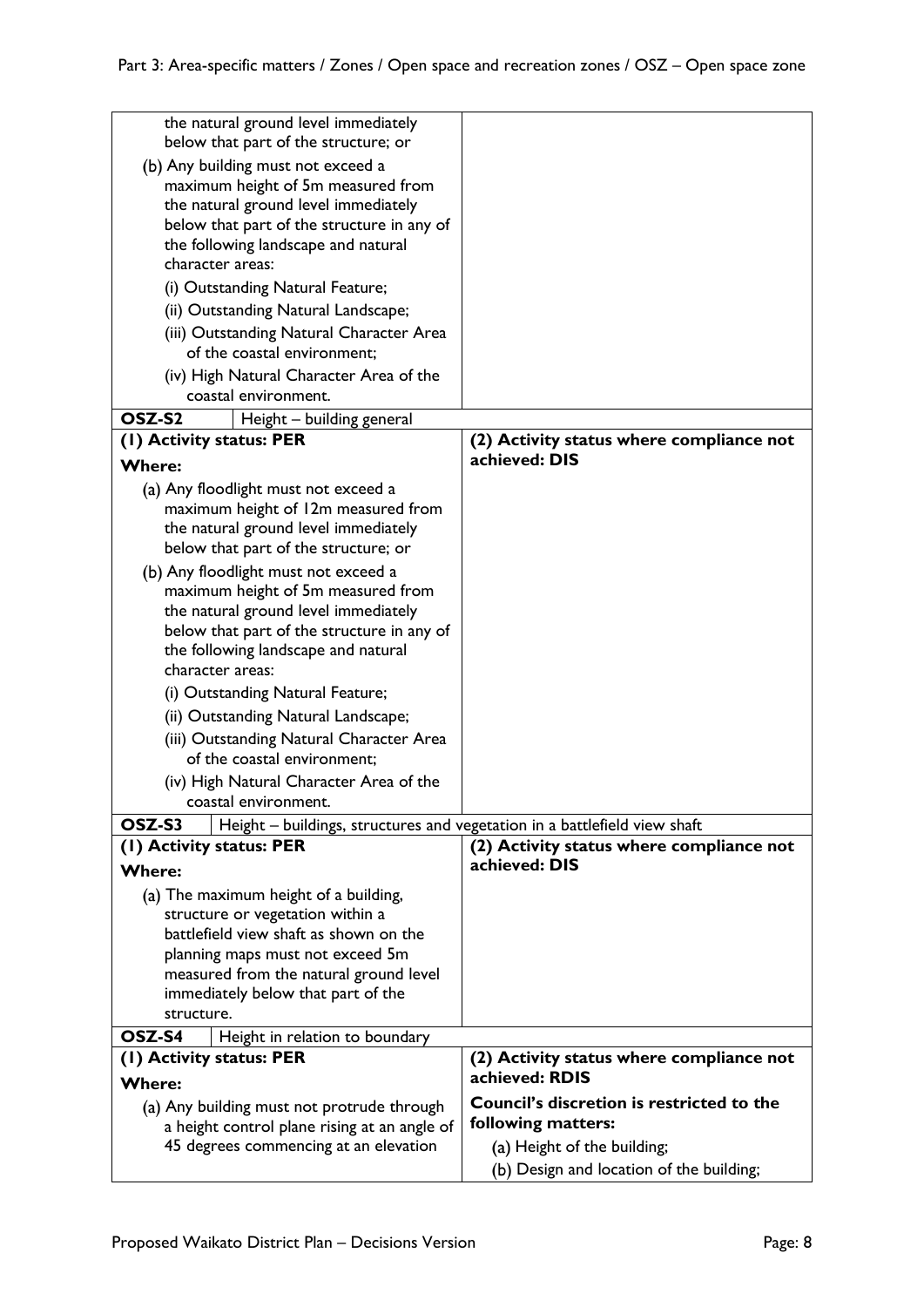| of 2.5m above ground level at every                                                                                                       |                                                                                           | (c) Level of shading on any other sites;                |
|-------------------------------------------------------------------------------------------------------------------------------------------|-------------------------------------------------------------------------------------------|---------------------------------------------------------|
| point of the site boundary.                                                                                                               |                                                                                           | (d) Privacy of other site;                              |
|                                                                                                                                           |                                                                                           | (e) Amenity values of the locality.                     |
| OSZ-S5                                                                                                                                    | <b>Building coverage</b>                                                                  |                                                         |
| (1) Activity status: PER                                                                                                                  |                                                                                           | (2) Activity status where compliance                    |
| <b>Where:</b>                                                                                                                             |                                                                                           | not achieved: DIS                                       |
| (a) Building coverage must not exceed 5% of<br>the site.                                                                                  |                                                                                           |                                                         |
| OSZ-S6                                                                                                                                    |                                                                                           | Building coverage - Tamahere Park specific control area |
| (1) Activity status: PER                                                                                                                  |                                                                                           | (2) Activity status where compliance                    |
| <b>Where:</b>                                                                                                                             |                                                                                           | not achieved: DIS                                       |
| (a) Any building in the Tamahere Park specific<br>control area identified on the planning<br>maps must not exceed 4% building<br>coverage |                                                                                           |                                                         |
| OSZ-S7                                                                                                                                    |                                                                                           | Building - Tamahere Village Green specific control area |
| (1) Activity status: PER                                                                                                                  |                                                                                           | (2) Activity status where compliance                    |
| <b>Where:</b>                                                                                                                             |                                                                                           | not achieved: DIS                                       |
| (a) Any building in the Tamahere Village Green<br>following standards:<br>$170m^2$ ;                                                      | specific control area must comply with the<br>(i) Total building coverage must not exceed |                                                         |
| (ii) Height must not exceed 6m.                                                                                                           |                                                                                           |                                                         |
| (b) Standards OSZ-SI (Height - building                                                                                                   |                                                                                           |                                                         |
| general) does not apply.                                                                                                                  |                                                                                           |                                                         |
| OSZ-S8                                                                                                                                    | Building floor area                                                                       |                                                         |
| (1) Activity status: PER                                                                                                                  |                                                                                           | (2) Activity status where compliance                    |
| <b>Where:</b>                                                                                                                             |                                                                                           | not achieved: DIS                                       |
| (a) The gross floor area of a building must not<br>exceed 250m <sup>2</sup> .                                                             |                                                                                           |                                                         |
| OSZ-S9                                                                                                                                    | Building setbacks - general                                                               |                                                         |
| (1) Activity status: PER                                                                                                                  |                                                                                           | (2) Activity status where compliance                    |
| <b>Where:</b>                                                                                                                             |                                                                                           | not achieved: DIS                                       |
| (a) Any building must be set back a minimum<br>of:                                                                                        |                                                                                           |                                                         |
| (i) 6m from the road boundary;                                                                                                            |                                                                                           |                                                         |
|                                                                                                                                           | (ii) 6m from the boundary with the $GRZ -$                                                |                                                         |
| General residential Zone;                                                                                                                 |                                                                                           |                                                         |
|                                                                                                                                           | (iii) 6m from the boundary with the SETZ -                                                |                                                         |
| residential;                                                                                                                              | Settlement zone or LLRZ - Large lot                                                       |                                                         |
|                                                                                                                                           | (iv) 3m from the boundary with any other                                                  |                                                         |
| zone.                                                                                                                                     |                                                                                           |                                                         |
| OSZ-SI0                                                                                                                                   | Building setbacks - water bodies                                                          |                                                         |
| (1) Activity status: PER                                                                                                                  |                                                                                           | (2) Activity status where compliance not                |
| <b>Where:</b>                                                                                                                             |                                                                                           | achieved: DIS                                           |